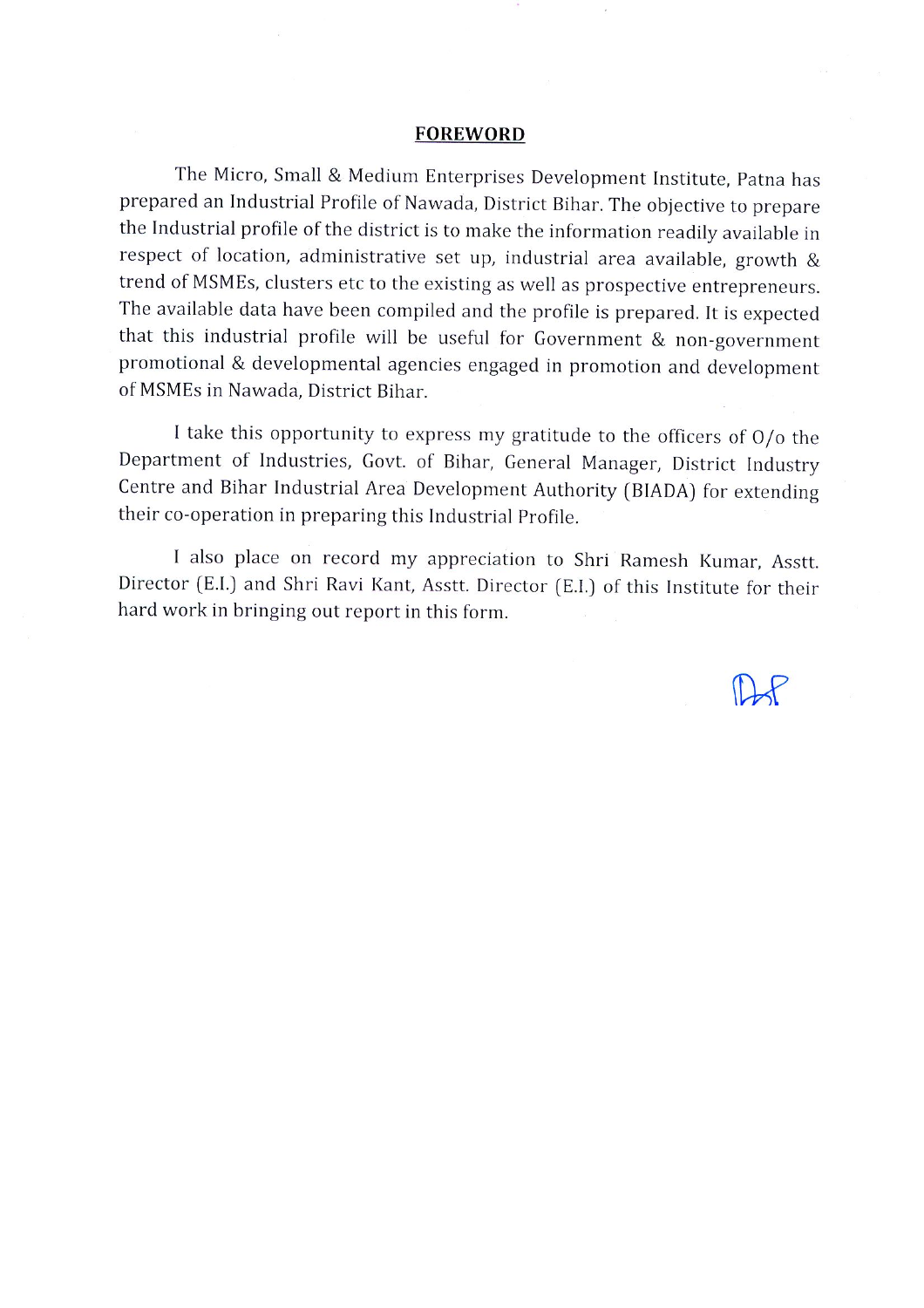# Contents

| S. No. | <b>Topic</b>                                                                     | Page No. |
|--------|----------------------------------------------------------------------------------|----------|
| 1.     | General Characteristics of the District                                          | 03       |
| 1.1    | Location & Geographical Area                                                     | 04       |
| 1.2    | Topography                                                                       | 04       |
| 1.3    | <b>Availability of Minerals</b>                                                  | 05       |
| 1.4    | Forest                                                                           | 05       |
| 1.5    | Administrative set up                                                            | 05       |
| 2.     | District at a glance                                                             | 05       |
| 2.1    | Existing Status of Industrial Area in the District Nawada                        | 08       |
| 3.     | Industrial Scenario Of Nawada                                                    | 08       |
| 3.1    | Industry at a Glance                                                             | 08       |
| 3.2    | Year Wise Trend Of Units Registered                                              | 09       |
| 3.3    | Details Of Existing Micro & Small Enterprises & Artisan Units<br>In The District | 09       |
| 3.4    | Large Scale Industries / Public Sector undertakings                              | 10       |
| 3.5    | Major Exportable Item                                                            | 10       |
| 3.6    | <b>Growth Trend</b>                                                              | 10       |
| 3.7    | Vendorisation / Ancillarisation of the Industry                                  | 10       |
| 3.8    | <b>Medium Scale Enterprises</b>                                                  | 10       |
| 3.8.1  | List of the units in Nawada & nearby Area                                        | 10       |
| 3.8.2  | Major Exportable Item                                                            | 10       |
| 3.9    | Service Enterprises                                                              | 11       |
| 3.9.1  | Potentials areas for service industry                                            | 11       |
| 3.10   | <b>Potential for new MSMEs</b>                                                   | 11       |
| 4.     | Existing Clusters of Micro & Small Enterprise                                    | 11       |
| 4.1    | Detail Of Major Clusters                                                         | 11       |
| 4.1.1  | Manufacturing Sector                                                             | 11       |
| 4.1.2  | Service Sector                                                                   | 11       |
| 4.2    | Details of Identified cluster                                                    | 11       |
| 5.     | General issues raised by industry association during the                         | 11       |
|        | course of meeting                                                                |          |
| 6      | Steps to set up MSMEs                                                            | 11       |
| 7.     | Additional Information, if any                                                   | 13       |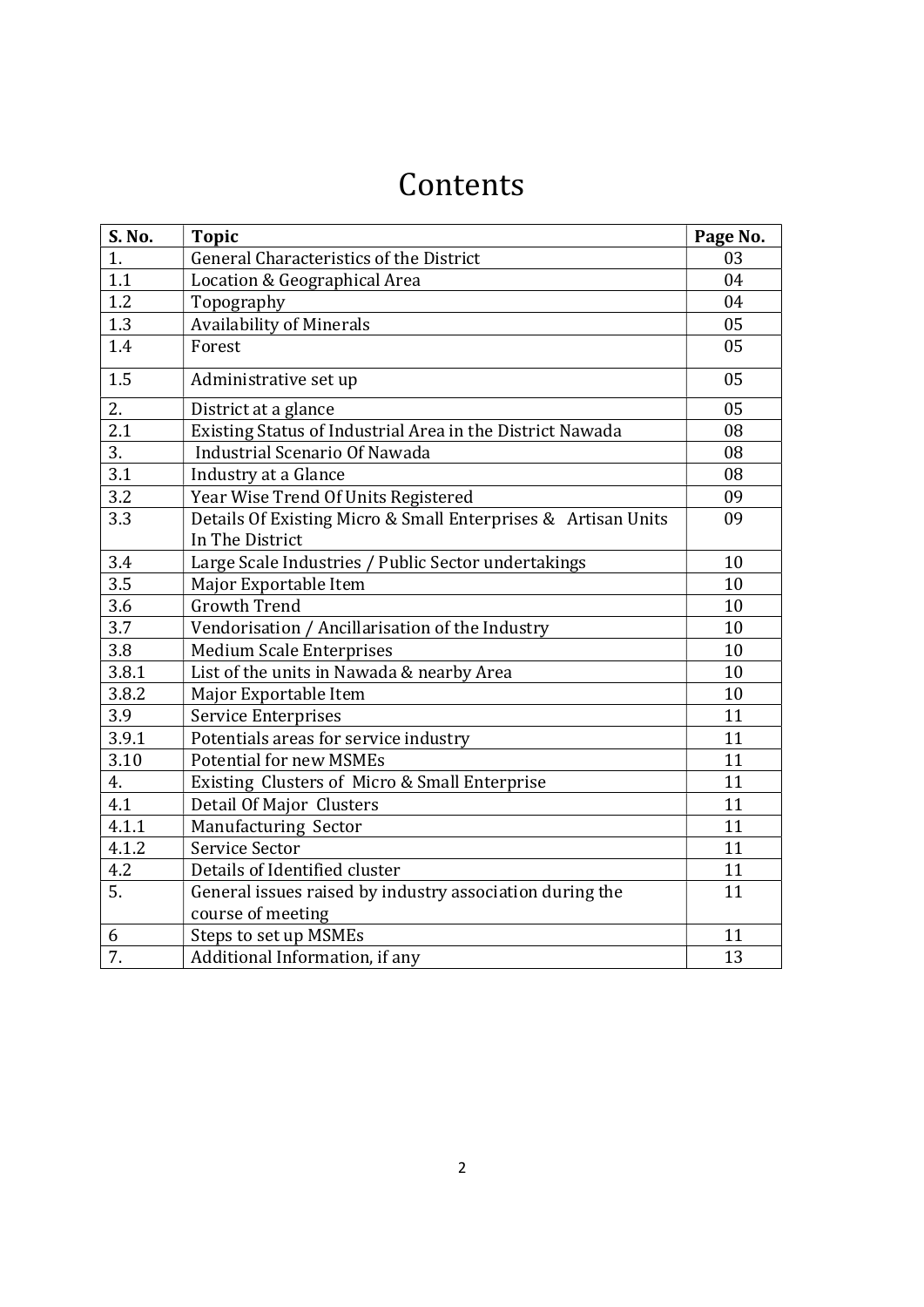# Brief Industrial Profile of Nawada District

1. **General Characteristics of the District:** - Nawada Situated in the lap of Magadh Section of Division enjoys its glorious past with historical imminence. King Vahydrath had founded the Magadh empire.Where so many dynasties like Vahydrath, Morya, Kanah, Gupta, Palking etc. King ruled over so many the then states of middle and North India. The might king Jarasandh Who's birthplace was Tappoban and who bought with great Pandav Bhim who was the champion among the king of the time. The history bears the testimony that Bhim has visited Pakardia village. Which is three miles away from the head quarters, Nawada. The place Sitamarhi situated in the lap of Nawada was blessed when Sita Jee made it her above in her exile and gave birth to Lava. The village Barat was the abode of great epic maker Balmiki. In the southern side of Rajauli sub-division of Nawada, Sapt-rishi had made the place for their abode. Great Lord Budha and Lord Mahavir who are regarded, as the first lights of Asia loved this place very much. The king Bimbisar was one of the most beloved disciples. Truly every inch of this place is the witness that lord Budha and Lord Mahvir gave first priority to offer their mission to this place. The historical sermon of lord Buddha was reveled for the first time here. The village Dariyapur, Parvati in the Nawada District situated six miles north of Warisaliganj. There are ruins and relic of Kapotika Bodh Bihar. In the centre stands a famous temple of Avalokiteshwer. King Aditaysen founded the historical monuments in the village Apsar that is visible even today. Kurkihar enjoyed its esteemed glory in the Pal dynasty. It is about three miles North East away from Warisaliganj. Which is a small town of Nawada. In 1857 the heroes of the time had captured Nawada and paved the way for freedom. Famous "Sarvoday Asharam " is in the district of Nawada. This Asharam inaugurated by Desh Ratana Dr. Rajedra Prasad and nourished by Shree Jai Prakash Narayan has enhanced the glory of Nawada. It is situated one and half miles away from Kawakole Police station at Village Sekhodewra .The site of the asharam is beautiful with the background of hills there are also each hills. If ones stand against the highest of the hillocks and shouts, the voice is echoed book in the same very district and human like tone. In the helm of music Nawada contribution is worth mentioning rising from Thumari to Dhrupad many great musician have raised by the glory of Nawada. Padma Bhushan Prasad, Siyaram Tiwary was the master of Dhrupad and Thumari belonged to Nawada.

Nawada district is one of the thirty-eight districts of Bihar state, India, and Nawada town is the administrative headquarters of this district. The district was part of famous Magadh, Sunga and Gupta empires. It is located between historical districts of Nalanda and Gaya and falls under Magadha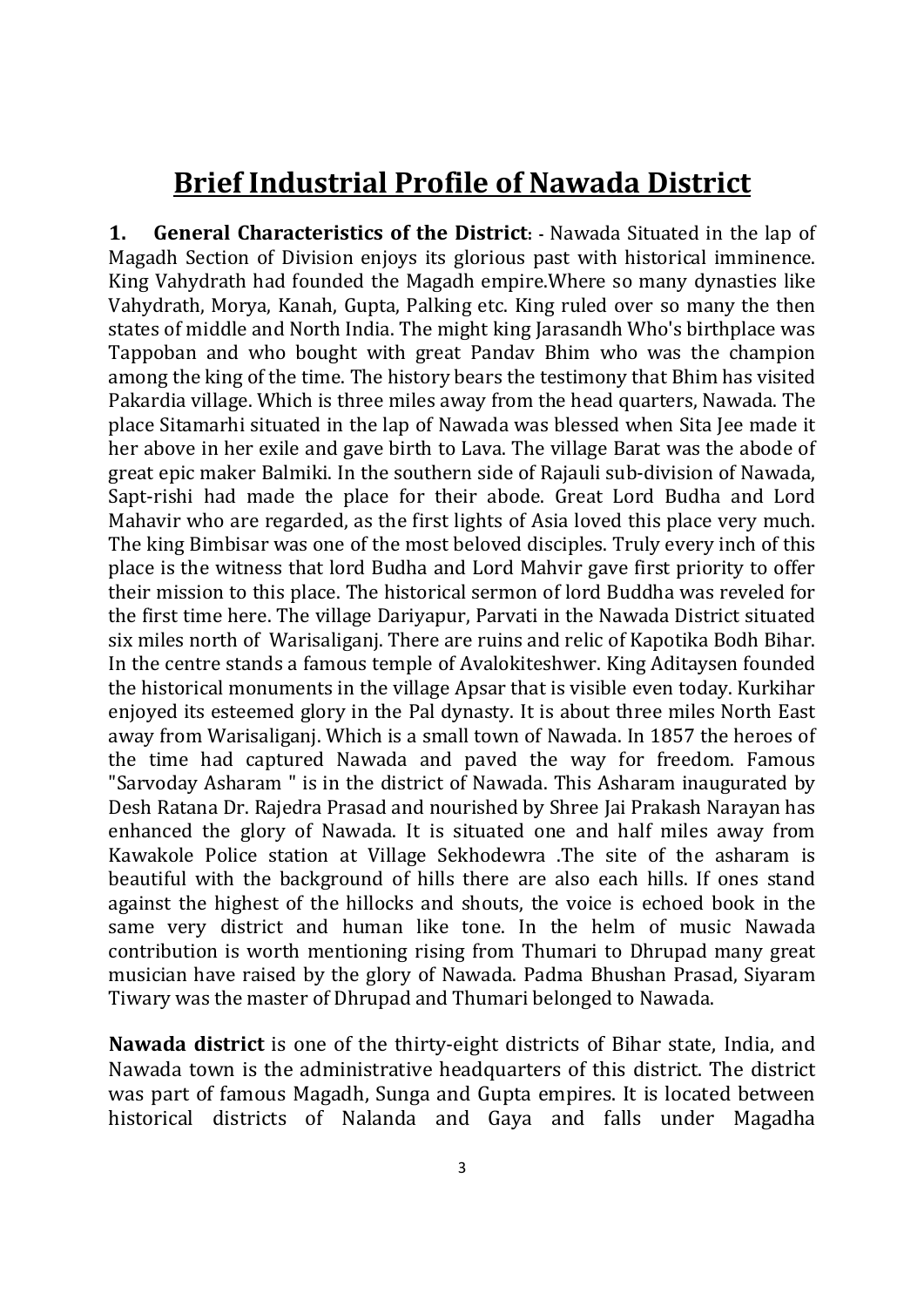Commissioner ate. Main Crops: Paddy, wheat, Pulses, vegetables Industries: Bidi factories, Sugar mills Handloom Silk.

The district had good sugarcane farming activities though the single sugar mill of the district located in Warisaliganj is currently not functioning. Kadirganj, located 6 km from Nawada, has a very old and famous silk small scale industry where many workers carry out the activities of cleaning and weaving of silk. It has commercial and trading linkages with Bhagalpur, a city famous for its silk business including export of silk from India. Nuclear Power Corporation of India Ltd has identified Rajauli in Nawada district of Bihar as the possible site for creating additional 2,000-mW nuclear capacity in the state. The Central Electricity Authority's site selection committee, which recently visited the site, is expected to submit its report within a month<sup>[1]</sup>. Future course of action will entirely depend on this report.

1.1 Location & Geographical Area. Nawada district occupies an area of 2,494 square kilometers (963 sq mi), comparatively equivalent to Chile's Navarino Island. The district capital is located at Nawada town. Most parts of the district are plain but certain areas have hilly characteristics.

Rivers: Sakri, Khuri,Panchane,Bhusri by Kakolat, Tilaiya, Dhanarjay

1.2 Topography:- The Nawada District comprises of two distinct landscapes i.e Plain land of North and the hilly area of the south . 45% comes under the plain land which is used for agricultural purposes.

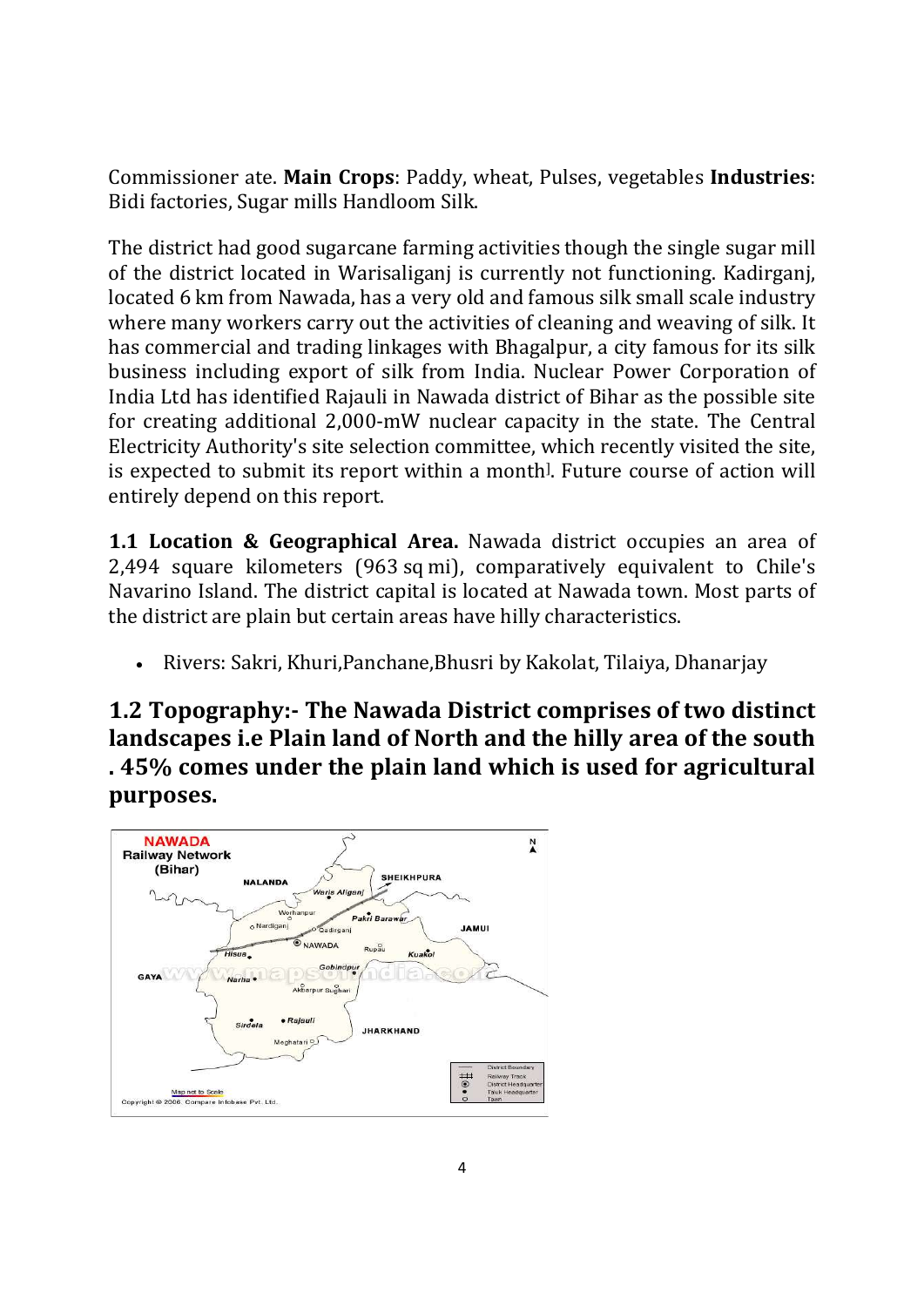#### 1.3 Availability of Minerals. District has no substantial of major minerals of commercial value:

| S.NO.                | <b>NAME OF MINERAL</b> | PRODUCTION in tones                      |
|----------------------|------------------------|------------------------------------------|
|                      |                        |                                          |
|                      |                        |                                          |
|                      |                        | 2010-2011                                |
|                      |                        |                                          |
|                      |                        |                                          |
| <b>MAJOR MINERAL</b> |                        |                                          |
|                      |                        |                                          |
|                      |                        |                                          |
| 1.                   | Nil                    | Nil                                      |
|                      |                        |                                          |
|                      |                        |                                          |
| <b>MINOR</b>         |                        |                                          |
|                      |                        |                                          |
|                      |                        |                                          |
| 1.                   | .Boulder               | 29,59,152                                |
|                      |                        |                                          |
|                      |                        |                                          |
|                      |                        | SOURCE:- DEPT. OF MINES & GEOLOGY.Nawada |

#### PRODUCTION OF MINERAL 2010-11

1.4 FOREST:- 25% of the total land area of the district covered by Forest. Kind of trees found in forest area are teak, sisam, mahua and karanch. Medicinal plants and essentials oil plants available in the district.

1.5 Administrative set up. Nawada District is one of the most important district in Bihar. It is divided into 2 revenue Sub- Division and 14 blocks consisting of 1081 Revenue Villages out of two Revenue Sub-Division, Nawada is Sadar Sub- Division and most Urbanized. Rajauli. Blocks: Kawakol, Warisaliganj, Nawadah, Rajauli, Akbarpur, Hisua, Narhat, Govindpur, Pakribarawan, Sirdalla, Kasichak, Roh, Nardiganj, Meskaur Sub divisions: Nawadah, Rajauli.

## 2. District at a glance

| S.No | Particular                  | Year                         | Unit     | <b>Statistics</b> |  |  |
|------|-----------------------------|------------------------------|----------|-------------------|--|--|
|      |                             | <b>Geographical features</b> |          |                   |  |  |
| (A)  | Geographical Data           | 2012                         |          |                   |  |  |
|      | i) Latitude                 |                              |          | 24'53'            |  |  |
|      | ii) Longitude               |                              |          | 85`33'            |  |  |
|      | iii) Geographical Area      |                              | Hectares | 3647.6 Sq. Km     |  |  |
| (B)  | <b>Administrative Units</b> |                              |          |                   |  |  |
|      | i) Sub divisions            |                              |          |                   |  |  |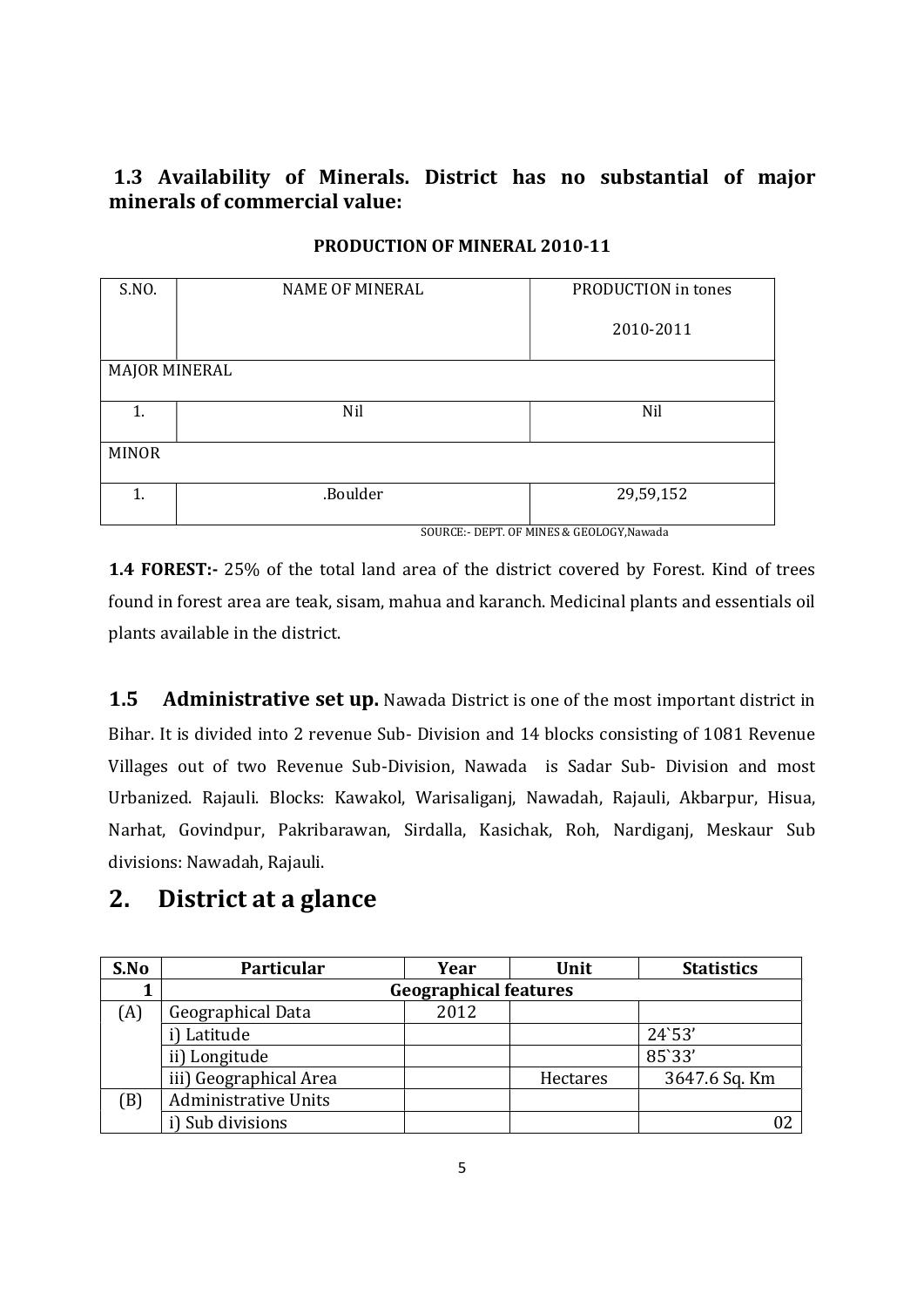|     | ii) Tehsils                    |         |                               | 14              |
|-----|--------------------------------|---------|-------------------------------|-----------------|
|     | iii) Sub-Tehsil                |         |                               | Nil             |
|     | iv) Patwar Circle              |         |                               | 14              |
|     | v) Panchayat Simitis           |         |                               | <b>NA</b>       |
|     | vi)Nagar nigam                 |         |                               | Nil             |
|     | vii) Nagar Palika              |         |                               | 01              |
|     | viii) Gram Panchayats          |         |                               | 187             |
|     | xi) Revenue villages           |         |                               | 1081            |
|     | x) Assembly Area               |         |                               | 05              |
| 2.  | Population                     |         | Total Population: 22, 19, 146 |                 |
| (A) | Sex-wise                       |         |                               |                 |
|     | i) Male                        | 2011    |                               | 1144668         |
|     | ii) Female                     | 2011    |                               | 1074478         |
| (B) | <b>Rural Population</b>        | 2011    |                               | 2003567         |
| 3.  | <b>Agriculture</b>             |         |                               |                 |
| A.  | Land utilization               |         |                               |                 |
|     | i) Total Area                  | 2010-11 | Hectare                       | 6023681.14 acre |
|     |                                |         |                               | decimal         |
|     | ii) Forest cover               | 2010-11 | $\mathbf{u}$                  | 111545.87 acre  |
|     |                                |         |                               | decimal         |
|     | iii) Non Agriculture Land      | 2010-11 | $\pmb{\epsilon}$              | 25281.32        |
|     |                                |         |                               | acre decimal    |
|     | v) cultivable Barren land      | 2010-11 | $\mathbf{u}$                  | 8745.59 acre    |
|     |                                |         |                               | decimal         |
| 4.  | <b>Forest</b>                  |         |                               |                 |
|     | (i) Forest                     | 2010-11 | Ha.                           | 2189.17 acre    |
|     |                                |         |                               | decimal         |
| 5.  | <b>Livestock &amp; Poultry</b> |         |                               |                 |
| A.  | Cattle                         |         |                               |                 |
|     | i) Cows                        | 2007    | Nos.                          | 405155          |
|     | ii) Buffaloes                  | 2007    | Nos.                          | 193835          |
| Β.  | <b>Other livestock</b>         |         |                               |                 |
|     | i) Goats                       | 2007    | Nos.                          | 255578          |
|     | ii) Pigs                       | 2007    | Nos.                          | 57084           |
|     | iii) Dogs & Bitches            | 2007    | Nos.                          | 9298            |
|     | iv) Railways                   |         |                               |                 |
|     | i) Length of rail line         | 2010-11 | <b>Kms</b>                    | 60 Km           |
|     | V) Roads                       |         |                               |                 |
|     | (a) National Highway           | 2010-11 | Kms                           | 35 km           |
|     | (b) State Highway              | 2010-11 | Kms                           | <b>NA</b>       |
|     | (c) Main District Highway      | 2010-11 | Kms                           | 40 km           |
|     | (d) Other district & Rural     | 2010-11 | Kms                           | 623 km          |
|     | Roads                          |         |                               |                 |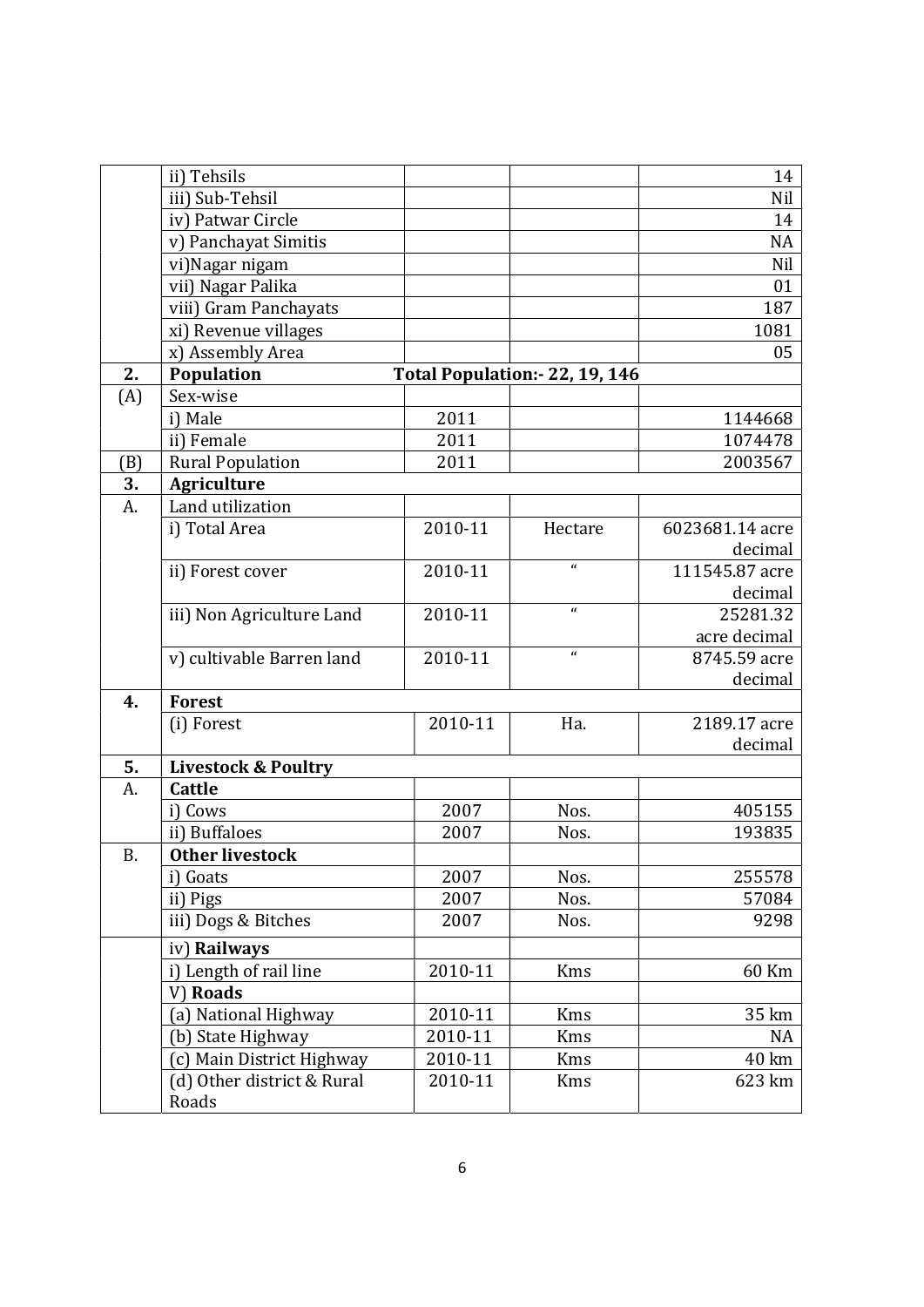| (e) Rural road/Agriculture   | 2010-11 | <b>Kms</b>  | NA        |
|------------------------------|---------|-------------|-----------|
| <b>Marketing Board Roads</b> |         |             |           |
| (f) Kachacha Road            | 2010-11 | Kms         | 360 Km    |
| (VI) Communication           |         |             |           |
| (a) Telephone connection     | 2010-11 |             | <b>NA</b> |
| (b) Post offices             | 2010-11 | Nos.        | 220       |
| (c) Telephone center         | 2010-11 | Nos.        | 09        |
| (d) Density of Telephone     | 2010-11 | Nos./1000   | <b>NA</b> |
|                              |         | person      |           |
| (e) Density of Telephone     | 2010-11 | No. per KM. | <b>NA</b> |
| (f) PCO Rural                | 2010-11 | No.         | <b>NA</b> |
| $(g)$ PCO STD                | 2010-11 | No.         | <b>NA</b> |
| (h) Mobile                   | 2010-11 | No.         | <b>NA</b> |
| (VII) Public Health          |         |             |           |
| (a) Sadar Hospital           | 2010-11 | No.         | 01        |
| (b) Beds in Sadar hospitals  |         | No.         | 300       |
| (c) Ayurvedic Hospital       |         |             | 02        |
| (d) Beds in Ayurvedic        |         | No.         | Nil       |
| hospitals                    |         | No.         | 01        |
|                              |         |             |           |
| (e) Unani hospitals          |         | No.         | 14        |
| (f) Community health         |         | No.         |           |
| centers                      |         |             | 327       |
| (g) Primary health centers   |         | No.         | <b>NA</b> |
| (h) Dispensaries             |         |             | 78        |
|                              |         | No.         | 04        |
| (i) Sub Health Centers       |         | No.         | 01        |
| (j) Private hospitals        |         |             |           |
| (K) Additional PHC           |         |             |           |
| (l) Referral Hospital        |         |             |           |
| (m)Sub Division              |         |             |           |
| Hospital                     |         |             |           |
|                              |         |             |           |
|                              |         |             |           |
|                              |         |             |           |
|                              |         |             |           |
|                              |         |             |           |
|                              |         |             |           |
| (VIII) Banking commercial    |         |             |           |
| (a) Commercial Bank          |         | Nos.        | 25        |
| (b) rural Bank Products      |         | Nos.        | 44        |
| (c) Co-Operative bank        |         | Nos.        | 16        |
| products                     |         |             |           |
| (d) PLDB Branches            |         | Nos.        | NA        |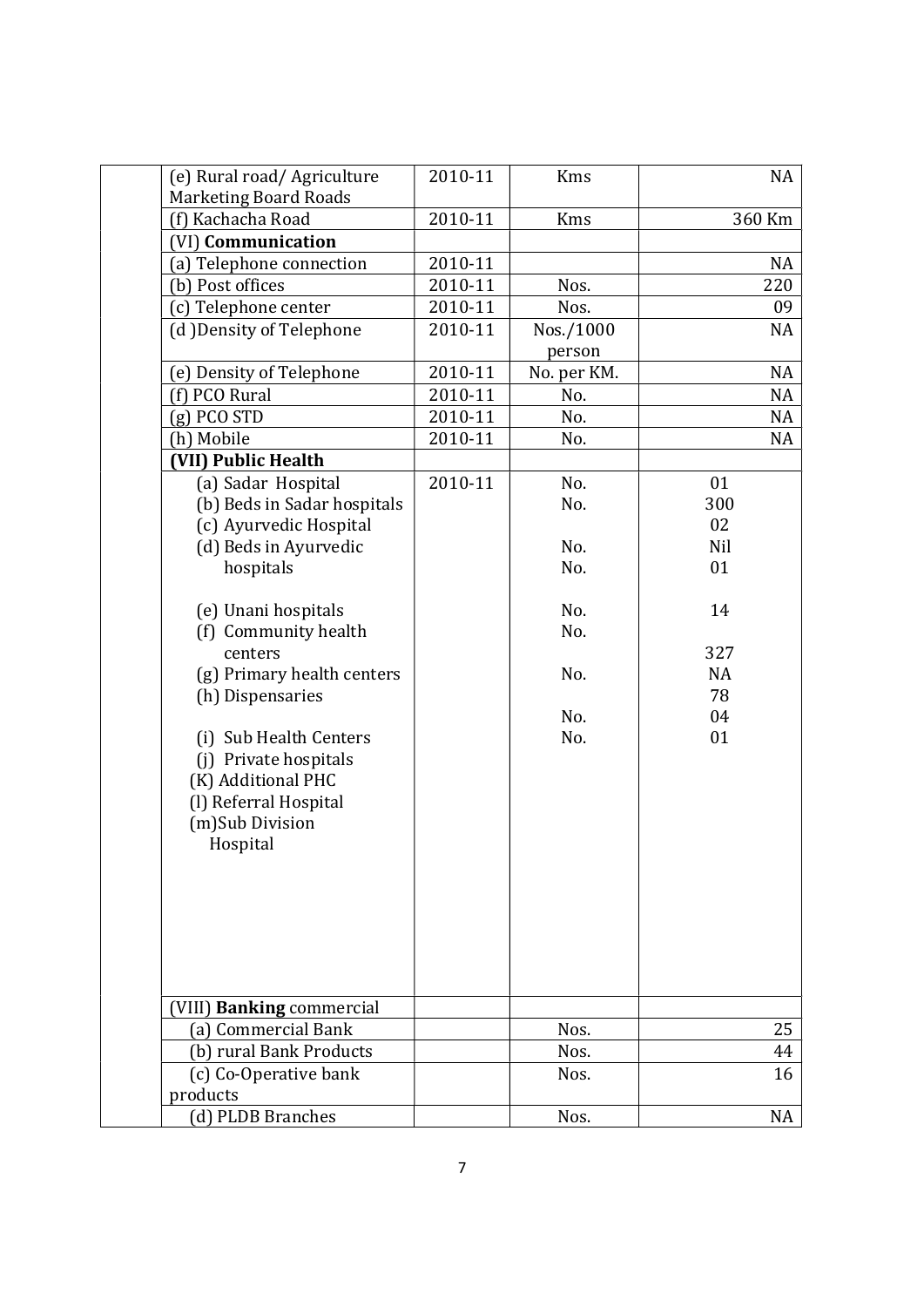| (IX) Education               |      |      |
|------------------------------|------|------|
| (a) Primary school           | Nos. | 1023 |
| (b) Middle schools           | Nos. | 187  |
| (c) Secondary & senior       | Nos. | 60   |
| secondary schools            |      |      |
| (d) Colleges                 | Nos. |      |
| (e) Technical University     | Nos. | Nil  |
| (f) Teachers Training School | Nos. |      |

# 2.1 Existing Status of Industrial Areas in the District Nawada

| S.<br>No. | Name of Ind.<br>Area | Land<br>acquired<br>(In<br>hectare) | Land<br>developed<br>(In<br>hectare) | <b>Prevailing</b><br><b>Rate Per</b><br>Sqm<br>(In Rs.) | No of<br><b>Plots</b> | No of<br>allotted<br><b>Plots</b> | No of<br><b>Vacant</b><br><b>Plots</b> | No. of<br>Units in<br>Production |
|-----------|----------------------|-------------------------------------|--------------------------------------|---------------------------------------------------------|-----------------------|-----------------------------------|----------------------------------------|----------------------------------|
|           | Nawada               | 15.60                               | 9.37                                 | 75.00                                                   | 63                    | 53                                | 10                                     | 5                                |

Source:- BIADA,

# 3. INDUSTRIAL SCENARIO OF NAWADA

## 3.1 Industry at a Glance

| Sr<br>No | Head                                                                     | Unit    | Particulars |
|----------|--------------------------------------------------------------------------|---------|-------------|
| 1.       | REGISTERED INDUSTRIAL UNIT                                               | NO.     | 634         |
| 2.       | TOTAL INDUSTRIAL UNIT                                                    | NO.     | 634         |
| 3.       | REGISTERED MEDIUM & LARGE UNIT                                           | NO.     | Nil         |
| 4.       | ESTIMATED AVG. NO. OF DAILY WORKER<br>EMPLOYED IN SMALL SCALE INDUSTRIES | NO.     | 128         |
| .5.      | EMPLOYMENT IN LARGE AND MEDIUM<br><b>INDUSTRIES</b>                      | NO.     | Nil         |
| 6.       | NO. OF INDUSTRIAL AREA                                                   | NO.     | 01          |
| 7.       | TURNOVER OF SMALL SCALE IND.                                             | IN LACS | 14652.00    |
| 8.       | TURNOVER OF MEDIUM & LARGE SCALE<br><b>INDUSTRIES</b>                    | IN LACS | Nil         |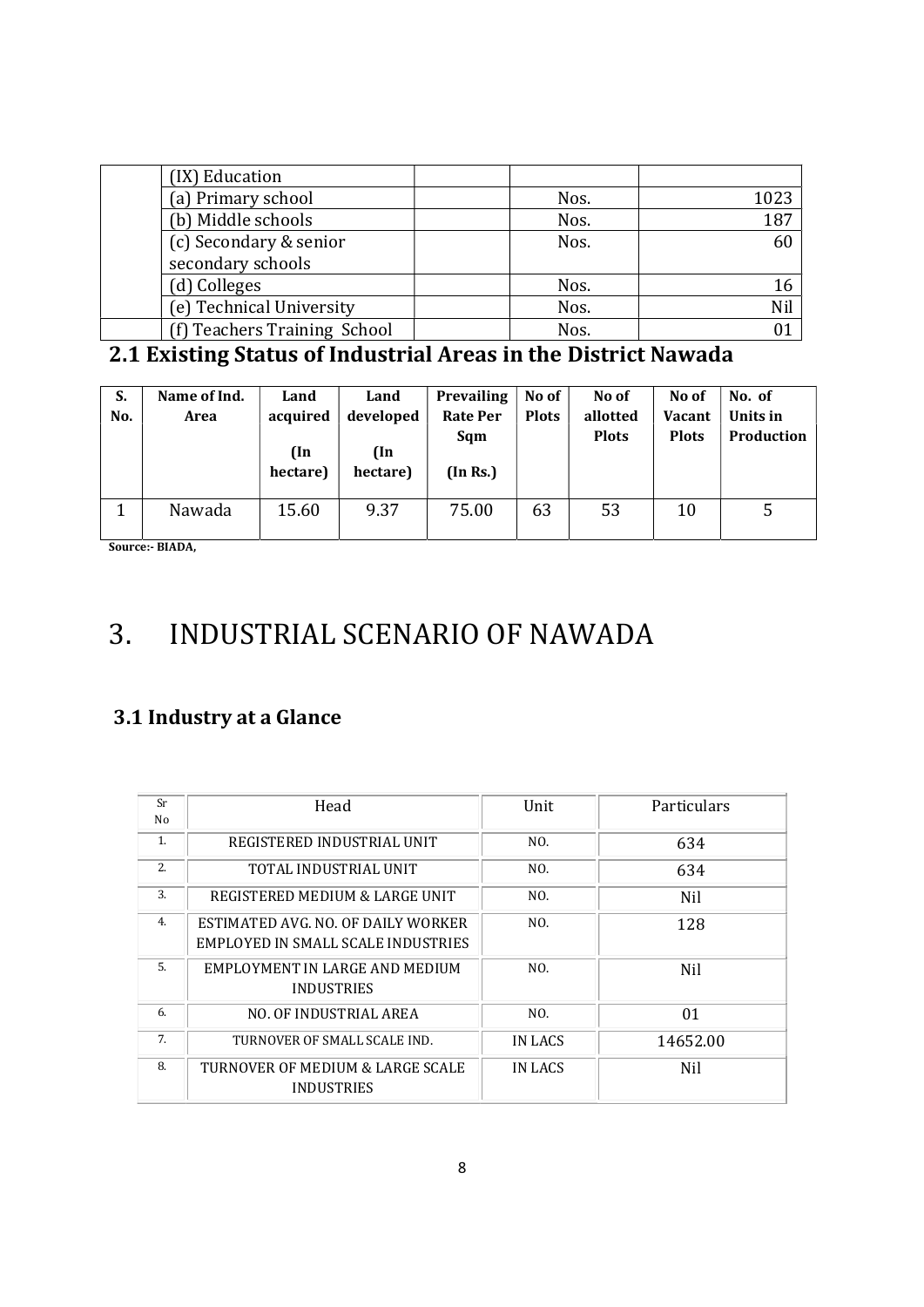#### 3.2 YEAR WISE TREND OF UNITS REGISTERED

|       | <b>YEAR</b>  | <b>NUMBER OF</b><br><b>REGISTERED</b> | <b>EMPLOYMENT</b> | <b>INVESTMENT</b><br>(lakh Rs.) |
|-------|--------------|---------------------------------------|-------------------|---------------------------------|
|       |              | <b>UNITS</b>                          |                   |                                 |
| Up to | 1984-85      | 844                                   | 2656              | 147.52                          |
|       | 1985-86      | 99                                    | 405               | 54.49                           |
|       | 1986-87      | 97                                    | 450               | 40.40                           |
|       | 1987-88      | 60                                    | 400               | 23.28                           |
|       | 1988-89      | $\overline{57}$                       | 315               | 35.17                           |
|       | 1989-90      | 81                                    | 274               | 19.76                           |
|       | 1990-91      | 116                                   | 350               | 22.56                           |
|       | 1991-92      | 105                                   | 248               | 10.36                           |
|       | 1992-93      | 100                                   | 267               | 12.98                           |
|       | 1993-94      | 104                                   | 251               | 9.12                            |
|       | 1994-95      | 102                                   | 298               | 9.90                            |
|       | 1995-96      | 103                                   | 255               | 24.83                           |
|       | 1996-97      | 108                                   | 264               | 37.85                           |
|       | 1997-98      | 105                                   | 296               | 32.40                           |
|       | 1998-99      | 103                                   | 285               | 25.78                           |
|       | 1999-2000    | 54                                    | 205               | 33.49                           |
|       | 2000-01      | 47                                    | 107               | 23.59                           |
|       | 2001-2002    | 96                                    | 208               | 35.90                           |
|       | 2002-03      | 104                                   | 207               | 44.20                           |
|       | 2003-04      | 107                                   | 236               | 38.11                           |
|       | 2004-05      | 87                                    | 148               | 50.068                          |
|       | 2005-06      | 108                                   | 235               | 188.727                         |
|       | 2006-07      | 92                                    | 220               | 144.383                         |
|       | 2007-08      | 54                                    | 151               | 34.49                           |
|       | 2008-09      | 29                                    | 100               | 9.72                            |
|       | 2009-10      | 76                                    | 181               | 15.63                           |
|       | 2010-11      | 41                                    | 126               | 15.28                           |
|       | 2011-12      | 206                                   | 605               | 128.08                          |
|       | 2012-13      | 206                                   | 544               | 122.41                          |
|       | 2013-14      | 184                                   | 630               | 1968.76                         |
|       | 2014-15      | 32                                    | 195               | 760.21                          |
|       | 2015-16      | 06                                    | $\overline{55}$   | 264.03                          |
|       | <b>Total</b> | 3713                                  | 11167             | 4383.42                         |

Source: DIC, Nawada

## 3.3 DETAILS OF EXISTING MICRO & SMALL ENTERPRISES AND ARTISAN UNITS IN THE DISTRICT

| <b>NIC</b><br>TYPE OF<br>CODE<br><b>INDUSTRY</b><br>NO. | <b>NUMBER</b><br>OF UNITS | <b>INVESTMENT</b><br>(Lakh Rs.) | EMPLOYMENT |
|---------------------------------------------------------|---------------------------|---------------------------------|------------|
|---------------------------------------------------------|---------------------------|---------------------------------|------------|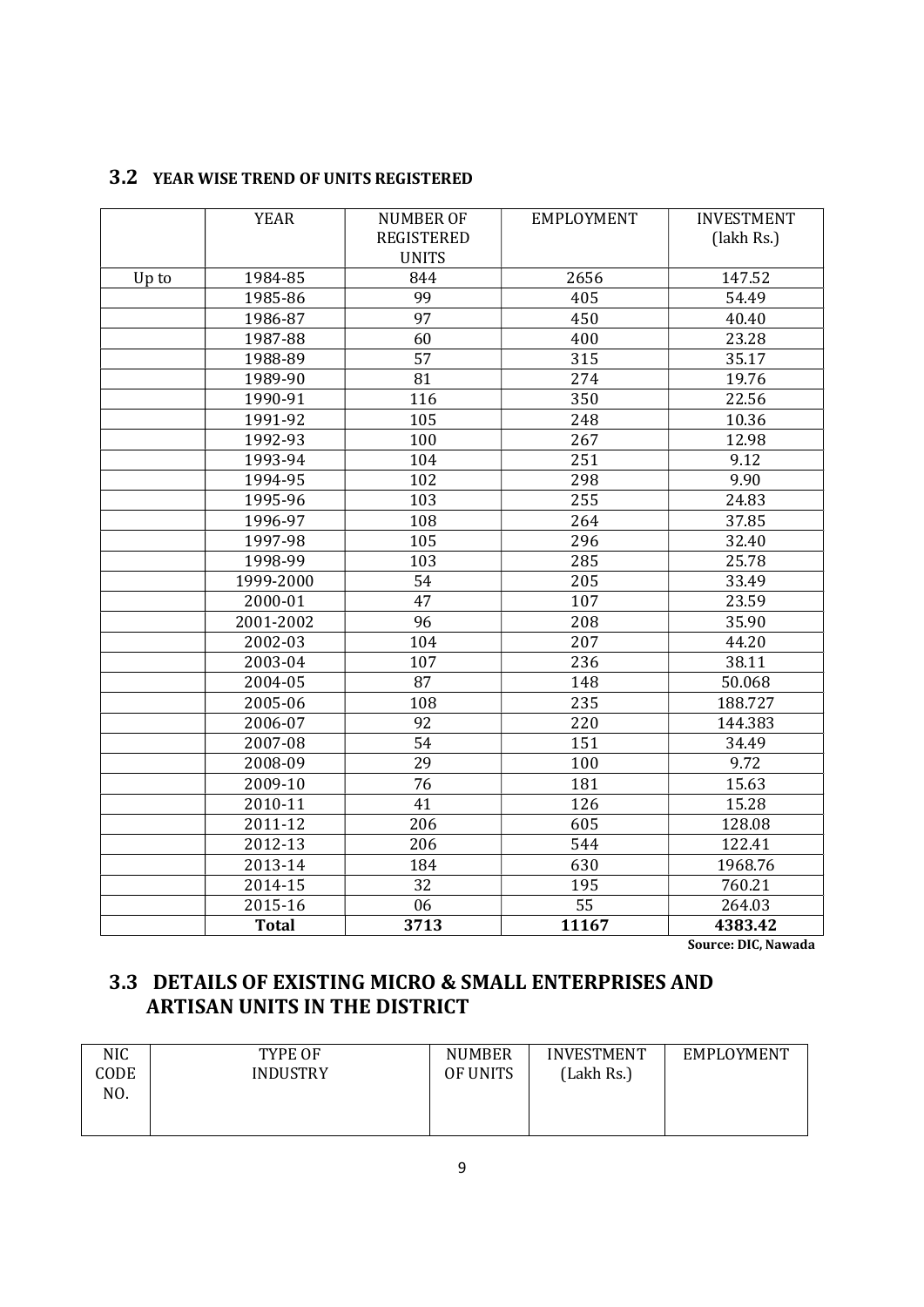| 20  | Agro based                                   | 35  | 2475.89 | 373                                      |
|-----|----------------------------------------------|-----|---------|------------------------------------------|
| 22  | Soda water                                   |     |         |                                          |
| 23  | Cotton textile                               |     |         |                                          |
| 24. | Woolen, silk & artificial<br>Thread          | 260 | 66.84   | 567                                      |
|     | based clothes.                               |     |         |                                          |
| 25. | Jute & jute based                            |     |         |                                          |
| 26. | Ready-made garments & embroidery             | 13  | 2.76    | 25                                       |
| 27. | Wood/wooden based furniture                  | 40  | 34.95   | 136                                      |
| 28. | Paper & Paper products                       | 01  | 1.00    | 06                                       |
| 29. | Leather based                                | 11  | 0.77    | 32                                       |
| 31. | Chemical/Chemical based                      | 02  | 8.35    | 13                                       |
| 30. | Rubber, Plastic & petro based                | ۰   |         |                                          |
| 32. | Mineral based                                | 01  | 2.50    | 02                                       |
| 33. | Metal based (Steel Fab.)                     | 07  | 14.71   | 31                                       |
| 35. | Engineering units                            | 12  | 92.25   | 54                                       |
| 36. | Electrical machinery and transport equipment |     |         |                                          |
| 97. | Repairing & servicing                        | 14  | 233.41  | 150                                      |
| 01. | <b>Others</b>                                | 238 | 310.06  | 640                                      |
|     | <b>TOTAL</b>                                 | 634 | 3243.49 | 2029<br>$C_1, \ldots, C_n$ MC Masses Jac |

Source: DIC, Nawada

#### 3.4 Large Scale Industries / Public Sector undertakings

List of the units in Nawada & near by Area: - Nil

#### 3.5 Major Exportable Item :- Nil

#### 3.6 Growth Trend : Nil

### 3.7 Vendorisation /Ancillarisation of the Industry: NA

#### 3.8. Medium Scale Enterprises

3.8.1 List of the units in Nawada & Near By Area: - Nil

#### 3.8.2 Major Exportable Item: - Nil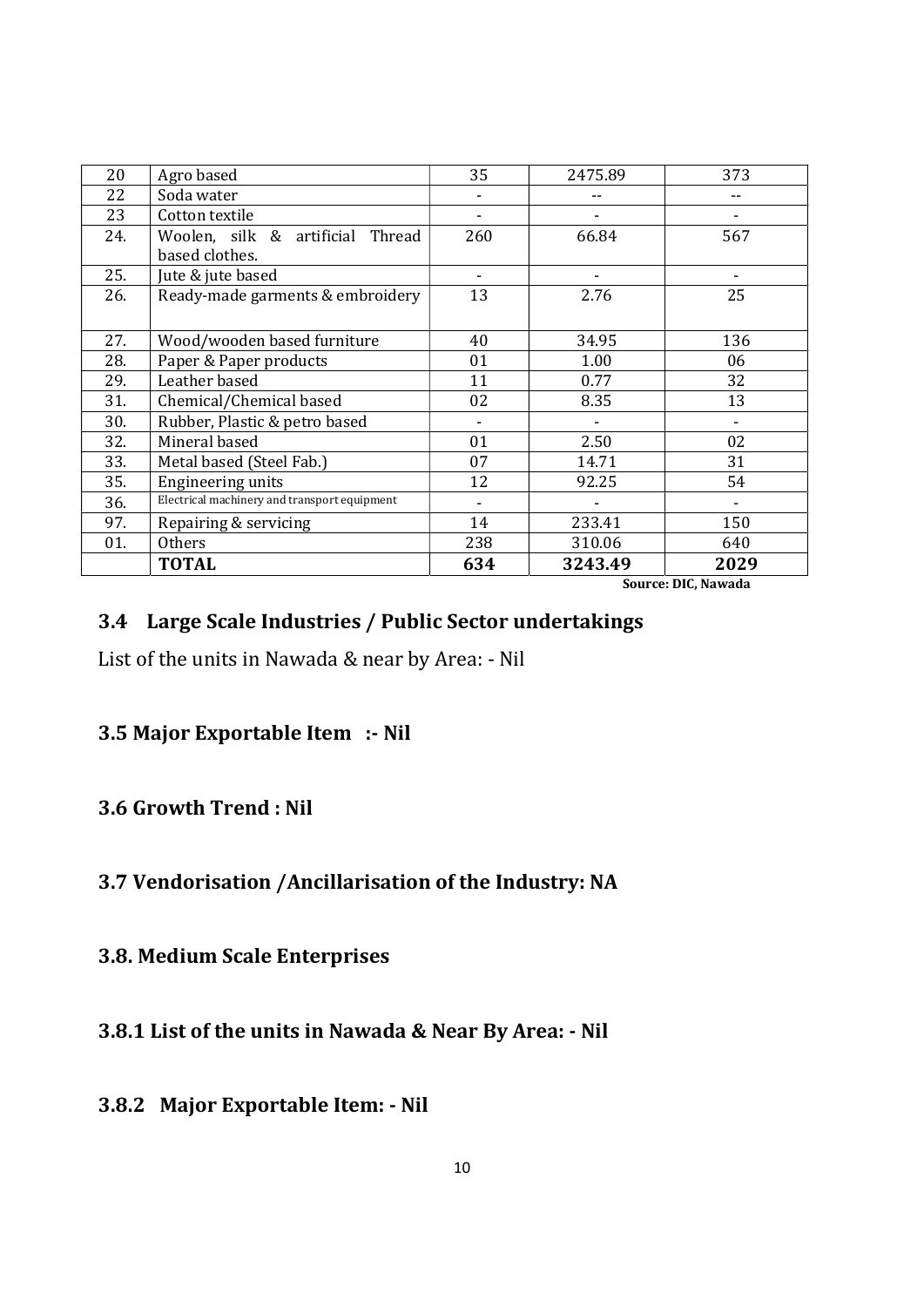## 3.9 Service Enterprises:-

3.9.1 Potentials areas for service industry Auto Servicing and Agricultural equipments, Technical Consultancy Services, Plumber Works for Hand Pumps and Private ITIs.

3.10 Potential for new MSMEs: - Rice Mill, Potato, Tomato, Corn Flakes and Sugar Cane

4. Existing Clusters of Micro & Small Enterprise: - Under Process

4.1 DETAIL OF MAJOR CLUSTERS :- 1) Pottery Cluster 2) Bamboo Products and 3) Leather Footwear

4.1.1 Manufacturing Sector: - 1) Pottery Cluster 2) Bamboo Products and 3) Leather Footwear

4.1.2 Service Sector :- No Cluster under Service Sector

4.2 Details for Identified cluster :- Selected Cluster Under Process

Present status of clusters: - Selected Cluster under process

5. General issues raised by industry association during the course of meeting: - GM, DIC raised certain points like Supply of regular Electricity and Financial Problems with Banks.

# 6. STEPS TO SET UP MSMEs

Following are the brief description of different agencies for rendering assistance to the entrepreneurs.

| S. No | Type of assistance | <b>Name and Address of Agencies</b> |
|-------|--------------------|-------------------------------------|
|       |                    |                                     |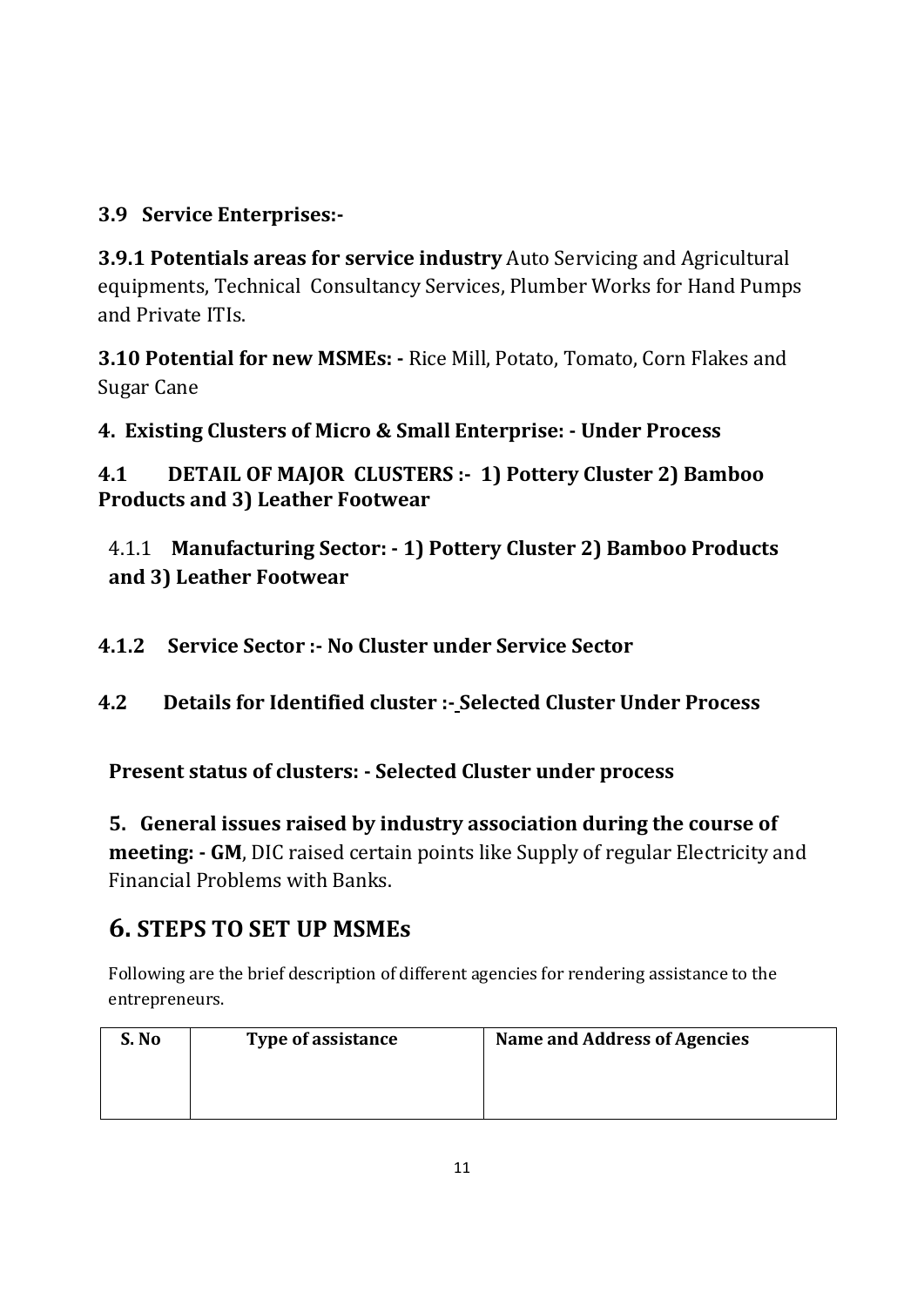| 1. | Provisional Registration Certificate<br>(EM-1) & Permanent Registration<br>Certificate (EM-II)                                                  | General Manager, District Industrial<br>Centre, Nawada - Gaya Road, Nawada                                                                                                               |
|----|-------------------------------------------------------------------------------------------------------------------------------------------------|------------------------------------------------------------------------------------------------------------------------------------------------------------------------------------------|
| 2. | Identification of Project Profiles,<br>techno-economic and managerial<br>consultancy services, market<br>survey and economic survey<br>reports. | 1. Director, MSME-DI, Patliputra Industrial<br>Area, Patna-800013.<br>2. General Manager, District Industries<br>Centre, Nawada<br>3. Khadi Village and Industries<br>Commission, Patna. |
| 3. | Land and Industrial shed                                                                                                                        | Managing Director, Bihar Industrial Area<br>Development Authority 1st floor, Udyog<br>Bhawan, East Gandhi Maidan, Patna-<br>800004                                                       |
| 4. | <b>Financial Assistance</b>                                                                                                                     | 1. All Commercial Banks in the Shiekhpura<br>District.<br>2. Bihar State Financial Corporation 5th<br>floor, Indira Bhawan, Ramchalitra Patna,<br>Bailey Road, Patna-1                   |
| 5. | For raw materials under Govt.<br>Supply                                                                                                         | Branch Manager, National Small Industry<br>Corporation Ltd., 104 1st Floor, Manna<br>Suriti Complex, Doctors Colony,<br>Kankarbagh, Patna-20                                             |
| 6. | Plant and machinery under hire /<br>purchase basis.                                                                                             | $-do-$                                                                                                                                                                                   |
| 7. | Power/Electricity                                                                                                                               | Assistant Engineer, Bihar State Electricity<br>Board of Concerned Area.                                                                                                                  |
| 8. | Technical Know-how.                                                                                                                             | 1. Director, MSME-DI, Patliputra Industrial<br>Area, Patna-13<br>2. General manager, Sheikhpura<br>3. Khadi Village and Industries<br>Commission, Patna.                                 |
| 9. | Quality & Standard                                                                                                                              | Bureau of India standards (BIS) Patliputra<br>Industrial Area, Patna-13                                                                                                                  |